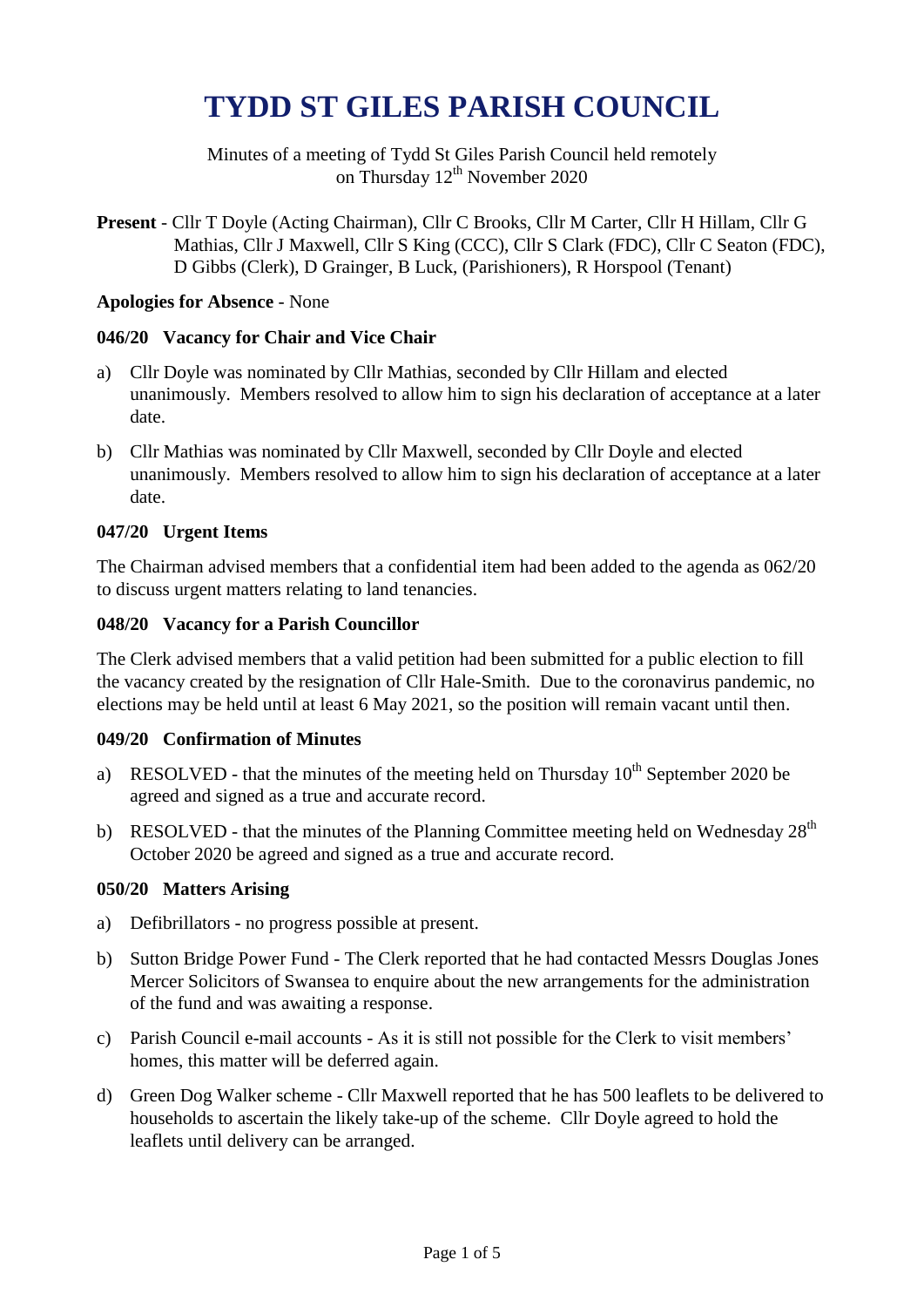- e) NEST Pension scheme The Clerk met with Cllr Doyle to discuss employment matters. Draft terms and conditions and contract of employment will be circulated shortly for approval at the next meeting.
- f) Foul Anchor historical signage Cllr Hillam reported that a small working group had been established, but that it was agreed to postpone the project until after the pandemic.
- g) Brigstock & Wren's Charity vacancy The Chairman and Clerk met with representatives from the charity to discuss the relationship between the two bodies. The Chairman agreed to nominate Janet Findlay for election to fill the current vacancy and both parties agreed to forge a closer working relationship. Members resolved to approve the nomination of Janet Findlay.

## **051/20 Police Matters**

The Clerk reported that he had attended two online meetings with the Wisbech Neighbourhood Sergeant and representatives of other parish councils. The meetings are being held on a monthly basis and provide an opportunity to discuss policing issues, crime statistics and local concerns. The staffing structure is under review, which will result in a reduction in the number of Community Support Officers, however the number of Police Constables has increased over the last couple of years and will continue to do so as more recruits are trained. The public enquiry offices at Wisbech and March will close and the community safety team will disappear. Further details will be announced before Christmas.

# **052/20 Cambridgeshire County Councillor Report**

Cllr King congratulated Cllr Doyle on his election as Chairman. He reported that a number of parishes had expressed concern about mud left on local roads and damage to verges during the maize harvest. The maize is grown for anaerobic digestion by Pretoria Energy and he suggested that the council might join other parishes in writing to the company to express their dissatisfaction. The county council is discussing improvements to the management of roadside verges. Modifications to the Local Highways Improvements scheme are also being considered. The LHI scheme to renew the deck of the Black Dyke footbridge has been completed and feedback is positive. The county council is facing challenges in producing a balanced budget for next year, especially as the Government is reimbursing Covid expenditure retrospectively and there is no guarantee that all sums will be repaid.

# **053/20 Fenland District Councillor Reports**

Cllr Seaton congratulated Cllr Doyle on his election as Chairman. He reported that the district council is still open for business as usual, despite the tightening of restrictions. The conservation strategy for the district is being updated, as many of the local plans are out of date. The council is invited to contribute to the process. A new cycle and walkway strategy is being drafted, with the possibility of bidding for a share of £2billion of Government money. All ideas are welcome.

## **054/20 Parishioner Issues**

Several issues had been raised. Mud from agricultural vehicles on Middle Broad Drove and Cross Drove was reported. This relates to Pretoria Energy, as mentioned by Cllr King. A resident of Church Lane asked about the possibility of extending the zigzag lines outside the school to prevent parking across driveways. He also asked whether the council will be using the MVAS speed indicator device in Church Lane, as the current fixed signs appear not to modify behaviour. The clerk will discuss the lines with the local highways officer and ascertain whether there is a suitable location for the MVAS. Members authorised the Clerk to purchase a set of brackets for the MVAS. A report of vehicle tracks in the churchyard appears to be the lawn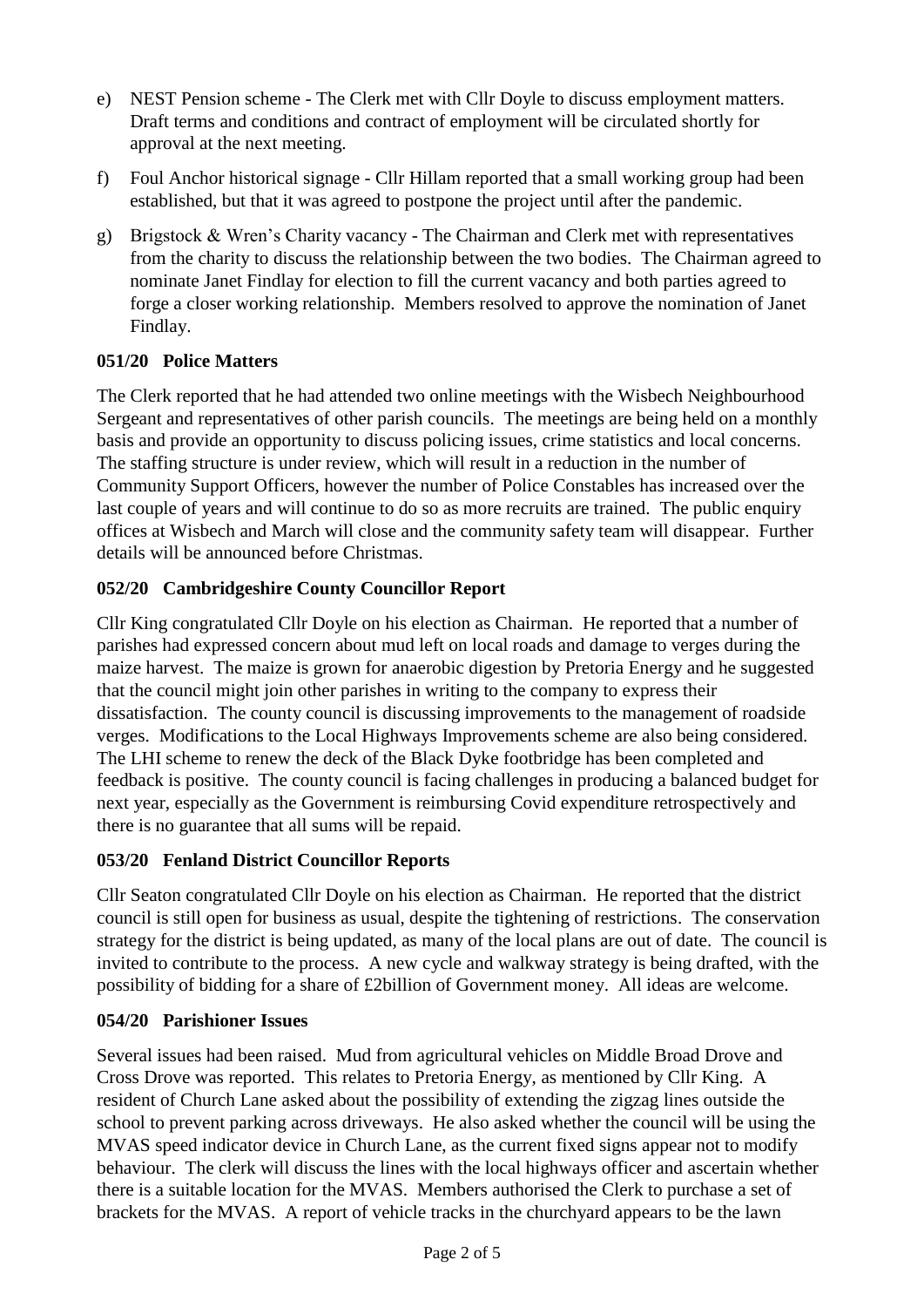mower used to cut the green burial ground which crossed several graves to get there. The Clerk will write to the contractor to ensure that this doesn't happen again. The Chairman thanked Mr Gabb for preparing the war memorial for the Remembrance Sunday service.

# **055/20 Land Tenancies**

The Clerk notified members that none of the tenants had signed their new agreements, but that Mr Horspool had indicated that he will be signing and it is hoped that the other two will do likewise. Mr Horspool has also asked to be considered for any additional plots that become available. Mr Horspool addressed the meeting and reminded the council that he has asked for the field sizes to be clarified. The Chairman offered to meet him to discuss this. Queries relating to drainage rates and rural payments entitlements were addressed by reference to the tenancy agreement.

## **056/20 Play Equipment**

The play shelter has been taken down. The legs are set in concrete, so they have been left *in situ*. Members agreed to form a sub-group to consider options for new children's play equipment and/or adult gym equipment.

## **057/20 Street Lights**

The quotation from the district council's contractor has not been received. Decision deferred until the next meeting.

#### **058/20 Correspondence**

The Clerk outlined the correspondence received since the last meeting, including the following:-

ACRE re Local Councils Conference 23 October

re grants to combat fuel poverty

LEAP (Local Energy Advice Partnership) re services for people on low incomes or with long term illness or disability.

Cambridgeshire County Council re British Cycling Places to Ride small grants programme

- re roadworks and events
- Cambridge University Hospitals NHS Foundation Trust newsletter

Cambridgeshire & Peterborough Against Scams Partnership newsletters

Age UK Cambridgeshire & Peterborough re COVID-19 support database

FDC re Test and Trace support payment scheme

- re review of polling districts and polling places
- re proposed changes to social housing allocation policy
- re Loan Sharks online training
- re Co-op Food Fund grants
- re support during lockdown
- re sewage treatment works, Newgate Road
- re review of Statement of Licensing Policy
- re Council Tax Support consultation
- re objections to proposed reform of national planning system
- re Discretionary Heating Grants

#### CAPALC re training courses

Cambridgeshire Police re Stop and Search and Use of Force Scrutiny Panel Police & Crime Commissioner re toolkit for encouraging reporting of crime

#### **059/20 Planning**

Members ratified their previous decision to support the following application: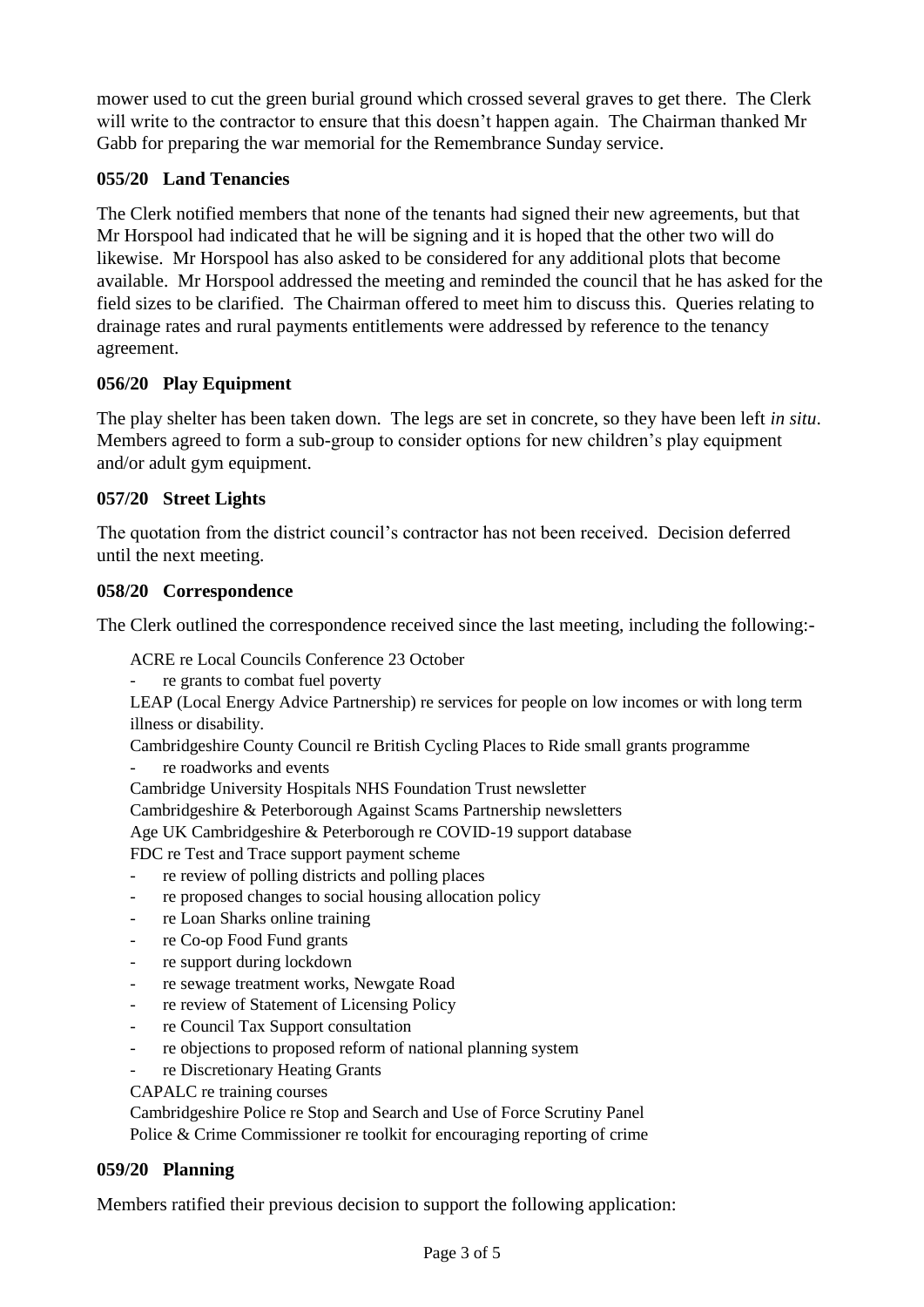F/YR20/0989/F - Extension and alterations to single-storey dwelling to form part 2-storey, part-single storey dwelling involving the formation of a first-floor extension and a single storey front extension and erection of a single-storey garage to front of existing dwelling - Bungalow, Sees Lane, Four Gotes.

## **060/20 Finance**

- a) The Clerk presented a financial statement as at  $31<sup>st</sup>$  October showing income of £19,896.76 and expenditure of £11,309.68, resulting in a surplus of £8,587.08 and total funds held of £58,577.15.
- b) The following sums were received:-

| £ 2,100.80 |
|------------|

#### c) The following payments were approved:-

| £ 9,950.22 |
|------------|

\* Final invoice awaited. Authority to pay up to £8,000.00 agreed.

RESOLVED - that the above payments totalling £9,950.22 be approved for payment.

d) The Clerk invited members to suggest items or projects for next year's budget.

## **061/20 Reports from Members**

- a) Highways Cllr Hillam reported a pothole outside Corner Bungalow, Bedford Row.
- b) Churchyard Cllr Doyle reported that another quote has been received for tree works in the Churchyard. This will be circulated and proposed works discussed with the PCC and neighbours. The Clerk mentioned that further work will be required on brambles, nettles and shrubs. Cllr Mathias commented that the bench needs painting.
- c) Trees Cllr Mathias reported trees overhanging Redgate Road near Bedford Row. The Clerk agreed to investigate and confirm ownership.
- d) Foul Anchor A resident appears to be fly tipping garden waste on the roadside in Redgate Road. The Clerk will confirm the landowner and advise them accordingly. Signs have been erected to prevent public access to Swain's Drove at the junction with Redgate Road. The Clerk will refer the matter to the Public Rights of Way officer. The area of vegetation adjacent to the war memorial could be cleared to create a seating area. This appears to belong to the county council, but the Clerk will confirm.
- e) Community Centre Cllr Carter reported that the Centre is currently closed. He noted that the building is in need of repairs, due to its age, with the heating system a high priority. Hire charges have been increased to a more reasonable level, but the electricity bill remains a significant burden.
- f) Waterway Walk May form part of the Foul Anchor project, but no developments at present.